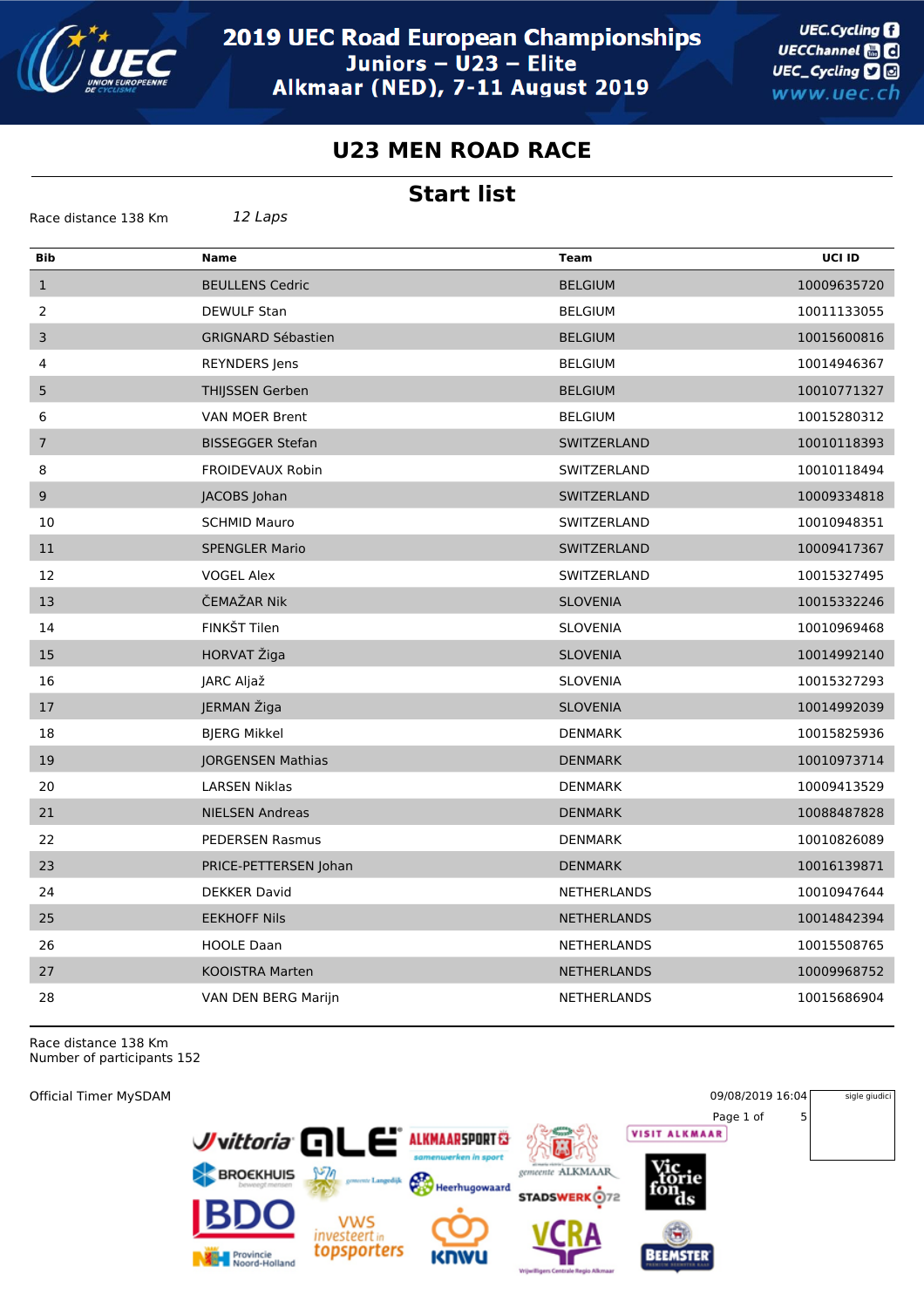**Start list**

| Name                           | Team                      | UCI ID      |
|--------------------------------|---------------------------|-------------|
| VAN SINTMAARTENSDIJK Daan      | <b>NETHERLANDS</b>        | 10011140432 |
| <b>DAINESE Alberto</b>         | <b>ITALY</b>              | 10016299721 |
| <b>DALLA VALLE Nicolas</b>     | <b>ITALY</b>              | 10014407009 |
| <b>FERRI Gregorio</b>          | <b>ITALY</b>              | 10010185990 |
| <b>GAZZOLI Michele</b>         | <b>ITALY</b>              | 10015332650 |
| KONYCHEV Alexander             | <b>ITALY</b>              | 10015077925 |
| PUPPIO Antonio                 | <b>ITALY</b>              | 10015722771 |
| <b>FATKULLIN Valerii</b>       | <b>RUSSIAN FEDERATION</b> | 10051516276 |
| <b>FOKIN Mikhail</b>           | <b>RUSSIAN FEDERATION</b> | 10014388417 |
| ROSTOVTSEV Sergei              | <b>RUSSIAN FEDERATION</b> | 10009737568 |
| <b>SHERSTNEV Timofei</b>       | <b>RUSSIAN FEDERATION</b> | 10015338310 |
| STEPANOV Andrei                | <b>RUSSIAN FEDERATION</b> | 10015848063 |
| <b>RIKUNOV Petr</b>            | <b>RUSSIAN FEDERATION</b> | 10010201350 |
| <b>BENZ Pirmin</b>             | <b>GERMANY</b>            | 10036168755 |
| <b>HEIDUK Kim Alexander</b>    | <b>GERMANY</b>            | 10036340830 |
| <b>HODAPP Johannes</b>         | <b>GERMANY</b>            | 10015766524 |
| <b>MÄRKL Niklas</b>            | <b>GERMANY</b>            | 10043809022 |
| PETER Jannis                   | <b>GERMANY</b>            | 10036443082 |
| RÖBER Dominik                  | <b>GERMANY</b>            | 10036294855 |
| <b>BROWN Jim</b>               | <b>GREAT BRITAIN</b>      | 10023876633 |
| NALLY Joseph                   | <b>GREAT BRITAIN</b>      | 10023847432 |
| <b>TIDBALL William</b>         | <b>GREAT BRITAIN</b>      | 10023824190 |
| <b>VERNON Ethan</b>            | <b>GREAT BRITAIN</b>      | 10023821362 |
| <b>WALLS Matthew</b>           | <b>GREAT BRITAIN</b>      | 10010171038 |
| <b>WRIGHT Alfred</b>           | <b>GREAT BRITAIN</b>      | 10015327596 |
| AALRUST Håkon Lunder           | <b>NORWAY</b>             | 10010611477 |
| <b>BLIKRA Erlend</b>           | <b>NORWAY</b>             | 10077852281 |
| <b>HVIDEBERG Jonas Iversby</b> | <b>NORWAY</b>             | 10015502604 |
| KNOTTEN Iver Johan             | <b>NORWAY</b>             | 10011236119 |
| <b>SAUGSTAD Lars</b>           | <b>NORWAY</b>             | 10014641324 |
| WÆRENSKJOLD Søren              | <b>NORWAY</b>             | 10015603745 |
| <b>KARL Adam</b>               | <b>HUNGARY</b>            | 10076683433 |
| PEÁK Barnabás                  | <b>HUNGARY</b>            | 10010199835 |
|                                |                           |             |

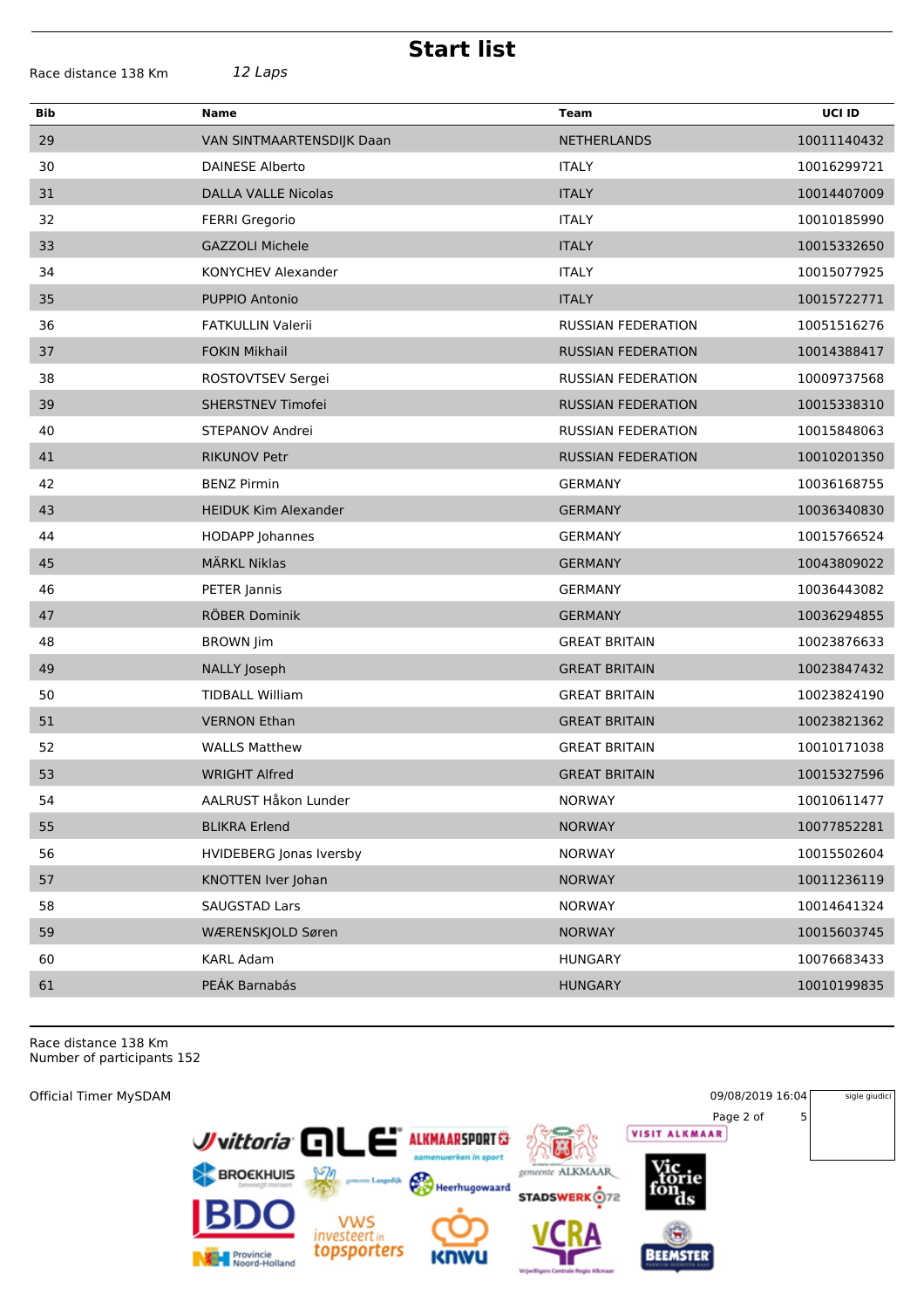| <b>Start list</b>    |                                   |                   |             |  |
|----------------------|-----------------------------------|-------------------|-------------|--|
| Race distance 138 Km | 12 Laps                           |                   |             |  |
| <b>Bib</b>           | <b>Name</b>                       | <b>Team</b>       | UCI ID      |  |
| 62                   | <b>ANIOLKOWSKI Stanislaw</b>      | <b>POLAND</b>     | 10010957546 |  |
| 63                   | <b>BOGUSLAWSKI Marceli</b>        | <b>POLAND</b>     | 10009547511 |  |
| 64                   | <b>KOSTANSKI Mateusz</b>          | <b>POLAND</b>     | 10015849174 |  |
| 65                   | <b>MACIEJUK Filip</b>             | <b>POLAND</b>     | 10015329923 |  |
| 66                   | <b>MURIAS Jakub</b>               | <b>POLAND</b>     | 10015092978 |  |
| 67                   | <b>PAPIERSKI Damian</b>           | <b>POLAND</b>     | 10015328408 |  |
| 68                   | <b>CONTER Ken</b>                 | <b>LUXEMBOURG</b> | 10010967549 |  |
| 69                   | <b>HEIDERSCHEID Colin</b>         | LUXEMBOURG        | 10009748581 |  |
| 70                   | <b>KLUCKERS Arthur</b>            | LUXEMBOURG        | 10016518979 |  |
| 71                   | <b>LEYDER Pit</b>                 | LUXEMBOURG        | 10009821434 |  |
| 72                   | <b>RIES Michel</b>                | <b>LUXEMBOURG</b> | 10009748682 |  |
| 73                   | <b>WIRTGEN Luc</b>                | LUXEMBOURG        | 10011029890 |  |
| 74                   | <b>ADOMAITIS Rojus</b>            | LITHUANIA         | 10010806790 |  |
| 75                   | BENIUŠIS Justas                   | LITHUANIA         | 10010170331 |  |
| 76                   | JANUŠKEVICIUS Mantas              | LITHUANIA         | 10016128858 |  |
| 77                   | LAŠINIS Venantas                  | LITHUANIA         | 10009973705 |  |
| 78                   | ARANBURU ARRUTI Jokin             | <b>SPAIN</b>      | 10010713531 |  |
| 79                   | AZPARREN IRURZUN Xabier Mikel     | <b>SPAIN</b>      | 10015709132 |  |
| 80                   | CAA'ELLAS SANCHEZ Xavier          | <b>SPAIN</b>      | 10009991687 |  |
| 81                   | <b>GALVAN FERNANDEZ Francisco</b> | <b>SPAIN</b>      | 10010198724 |  |
| 82                   | PEA'ALVER ANIORTE Manuel          | <b>SPAIN</b>      | 10015391153 |  |
| 83                   | VIEJO REDONDO Jose Daniel         | <b>SPAIN</b>      | 10009994923 |  |
| 84                   | <b>GAMPER Patrick</b>             | <b>AUSTRIA</b>    | 10010966236 |  |
| 85                   | <b>GAMPER Florian</b>             | <b>AUSTRIA</b>    | 10015329620 |  |
| 86                   | <b>KIERNER Florian</b>            | <b>AUSTRIA</b>    | 10015765110 |  |
| 87                   | KOLB Stefan                       | <b>AUSTRIA</b>    | 10035052750 |  |
| 88                   | <b>ANTUNES Tiago</b>              | <b>PORTUGAL</b>   | 10009640265 |  |
| 89                   | <b>CAMPOS Francisco</b>           | PORTUGAL          | 10010714238 |  |
| 90                   | LEITÃO Iúri                       | <b>PORTUGAL</b>   | 10010800831 |  |
| 91                   | <b>SALGUEIRO Carlos</b>           | PORTUGAL          | 10011186811 |  |
| 92                   | CARVALHO Andre                    | <b>PORTUGAL</b>   | 10014490063 |  |
| 93                   | MAGALHAES Jorge                   | PORTUGAL          | 10010675236 |  |
| 94                   | <b>BERGSTRÖM FRISK Erik</b>       | <b>SWEDEN</b>     | 10011048684 |  |
|                      |                                   |                   |             |  |

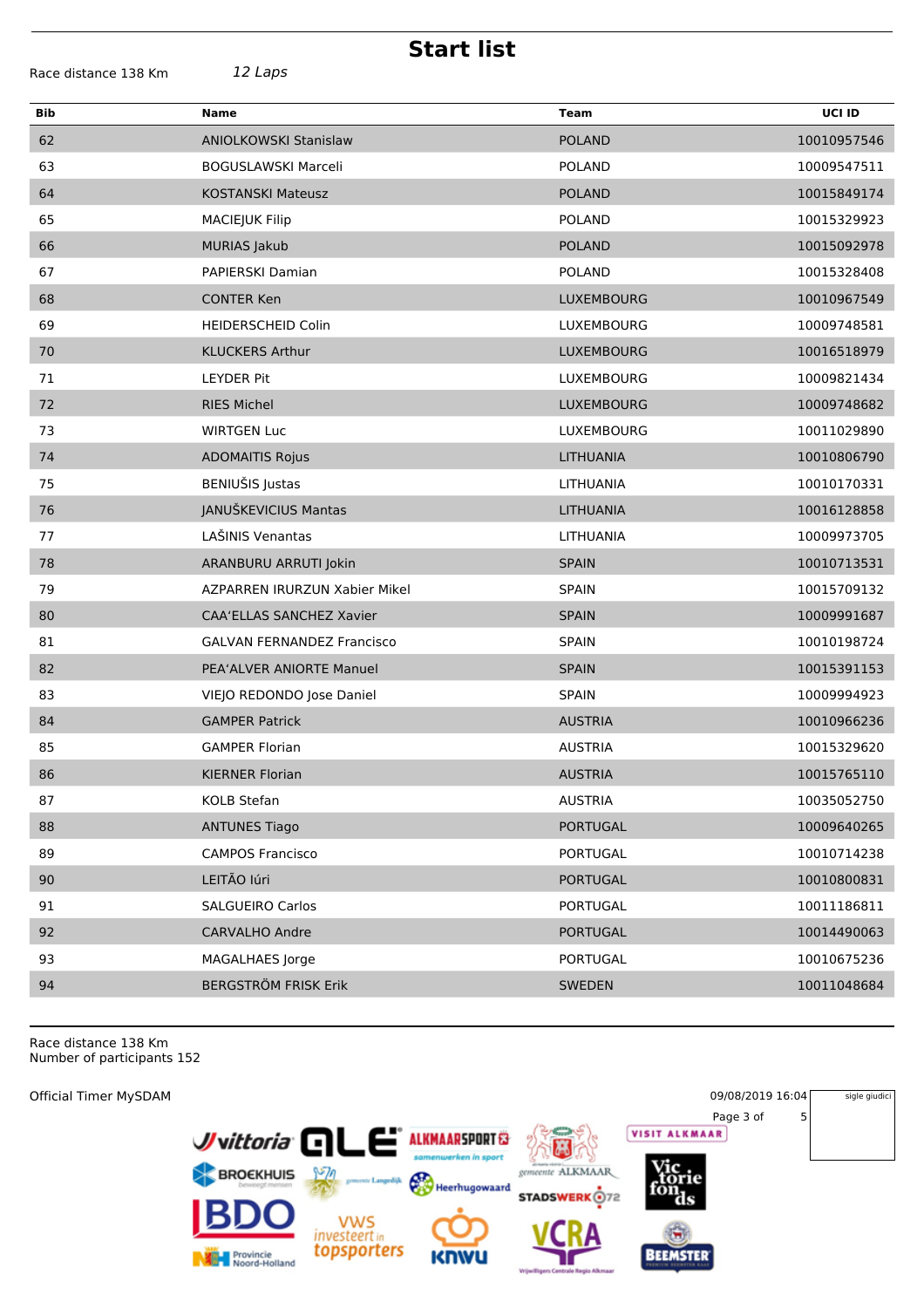| <b>Start list</b>    |                         |                       |             |  |
|----------------------|-------------------------|-----------------------|-------------|--|
| Race distance 138 Km | 12 Laps                 |                       |             |  |
| <b>Bib</b>           | <b>Name</b>             | Team                  | UCI ID      |  |
| 95                   | <b>ERIKSSON Jacob</b>   | <b>SWEDEN</b>         | 10011048785 |  |
| 96                   | FORSSELL Hugo           | SWEDEN                | 10016211411 |  |
| 97                   | <b>LINDGREN Emil</b>    | <b>SWEDEN</b>         | 10022577641 |  |
| 98                   | ĐURIĆ Đorđe             | <b>SERBIA</b>         | 10094818086 |  |
| 99                   | ILIĆ Ognjen             | <b>SERBIA</b>         | 10015213725 |  |
| 100                  | RAJOVIC Dusan           | <b>SERBIA</b>         | 10009436262 |  |
| 101                  | STOJNIĆ Veljko          | <b>SERBIA</b>         | 10015338512 |  |
| 102                  | <b>BARTA Tomas</b>      | <b>CZECH REPUBLIC</b> | 10091211508 |  |
| 103                  | <b>KELEMEN Petr</b>     | <b>CZECH REPUBLIC</b> | 10047170272 |  |
| 104                  | OTRUBA Jakub            | <b>CZECH REPUBLIC</b> | 10015093079 |  |
| 105                  | <b>ROTTER Michal</b>    | <b>CZECH REPUBLIC</b> | 10023561886 |  |
| 106                  | SEDLACEK Vojtech        | <b>CZECH REPUBLIC</b> | 10015477847 |  |
| 107                  | <b>TYRPEKL Karel</b>    | <b>CZECH REPUBLIC</b> | 10047918081 |  |
| 108                  | FOLTÁN Adam             | <b>SLOVAKIA</b>       | 10046019309 |  |
| 109                  | KUBIŠ Lukáš             | <b>SLOVAKIA</b>       | 10023479135 |  |
| 110                  | LÍŠKA Andrej            | SLOVAKIA              | 10046038204 |  |
| 111                  | <b>OROS Samuel</b>      | <b>SLOVAKIA</b>       | 10009770611 |  |
| 112                  | ŠTOČEK Matúš            | <b>SLOVAKIA</b>       | 10011150536 |  |
| 113                  | VLČÁK Martin            | <b>SLOVAKIA</b>       | 10011075865 |  |
| 114                  | MIKAYILZADE Musa        | AZERBAIJAN            | 10010197007 |  |
| 115                  | MUSIIENKO Bohdan        | <b>UKRAINE</b>        | 10011138109 |  |
| 116                  | NOVAKOVSKYI Vitalii     | <b>UKRAINE</b>        | 10092778258 |  |
| 117                  | SOLTASIUK Vladyslav     | <b>UKRAINE</b>        | 10092001349 |  |
| 118                  | <b>TSARAN Rostislav</b> | <b>UKRAINE</b>        | 10092786039 |  |
| 119                  | ZUBAR Vladislav         | <b>UKRAINE</b>        | 10011136792 |  |
| 120                  | JUNTUNEN Antti-Jussi    | <b>FINLAND</b>        | 10011027062 |  |
| 121                  | PELTONEN Ukko lisakki   | <b>FINLAND</b>        | 10045808434 |  |
| 122                  | <b>EINHORN Itamar</b>   | <b>ISRAEL</b>         | 10011044442 |  |
| 123                  | <b>WEINBERG Guy</b>     | <b>ISRAEL</b>         | 10015194426 |  |
| 124                  | <b>BARAC Antonijo</b>   | <b>CROATIA</b>        | 10009544174 |  |
| 125                  | POTOČKI Viktor          | <b>CROATIA</b>        | 10015338007 |  |
| 126                  | JAKU Klidi              | ALBANIA               | 10015133091 |  |
| 127                  | ÄRM Rait                | <b>ESTONIA</b>        | 10034813684 |  |
|                      |                         |                       |             |  |